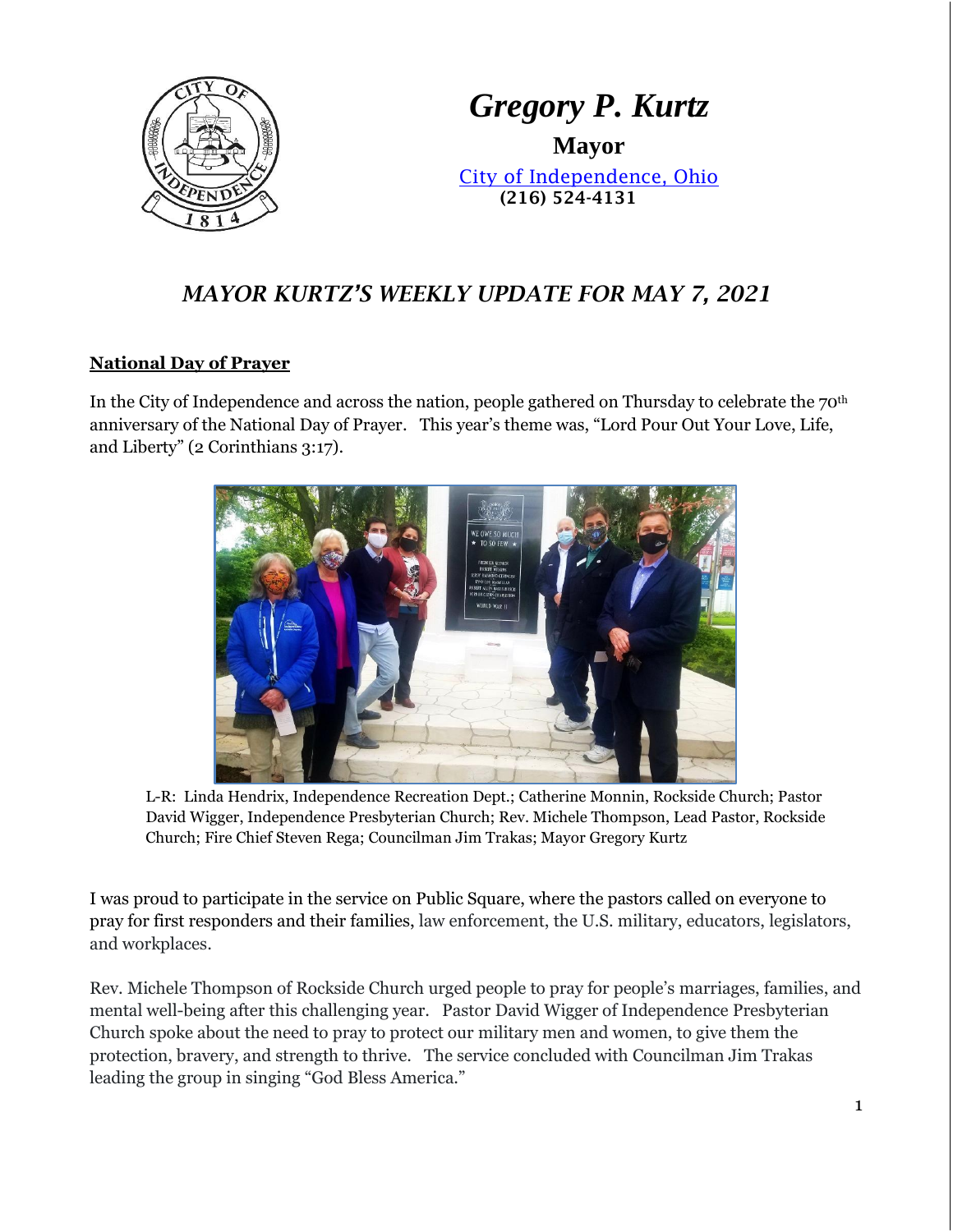## **Keeping You Informed**

This week several residents called City Hall concerned about the surprise decision by the new owner of the Ramada Inn to rent rooms to a group that provides temporary housing for the homeless.

I want to assure residents, businesses, and visitors that the City, Police, and Fire officials are actively conducting all necessary health and safety inspections to ensure the owner complies with local, state, and federal laws. We stepped up security patrols in the Rockside Road area last year, and those protocols will remain in place indefinitely.

Also, the installation of multiple surveillance cameras in the Rockside Road area is progressing well. These high-tech devices will serve as a powerful tool for our police officers.

The fact that the Ramada situation is temporary does not diminish the immediate and significant burden it puts on our public safety forces and the City budget. The City is in constant communication with the owner and all other parties involved during this time.

If anyone has questions or concerns, please call the non-emergency Police phone line 216-524-1234 or my office. Do not go to the hotel looking for answers. You can count on me to continue to provide the answers and information you need.

## **Not Sure About Getting a COVID-19 Vaccine?**



Cleveland Clinic doctors respond to the many rumors and misinformation floating around the COVID-19 vaccine and explain why it is safe and effective in this [video.](https://www.youtube.com/watch?v=EKjdzIVtKSo)

#### **Excellence in Financial Reporting**

The Government Finance Officers Association of the United States and Canada (GFOA) has awarded the City of Independence Finance Department a certificate of Achievement for Excellence in Finance Reporting for the fiscal year ended December 31, 2019.

The City's report was judged to meet high standards, demonstrating a "spirit of full disclosure" and clearly communicating the City's financial story and motivating potential users and user groups to read the report.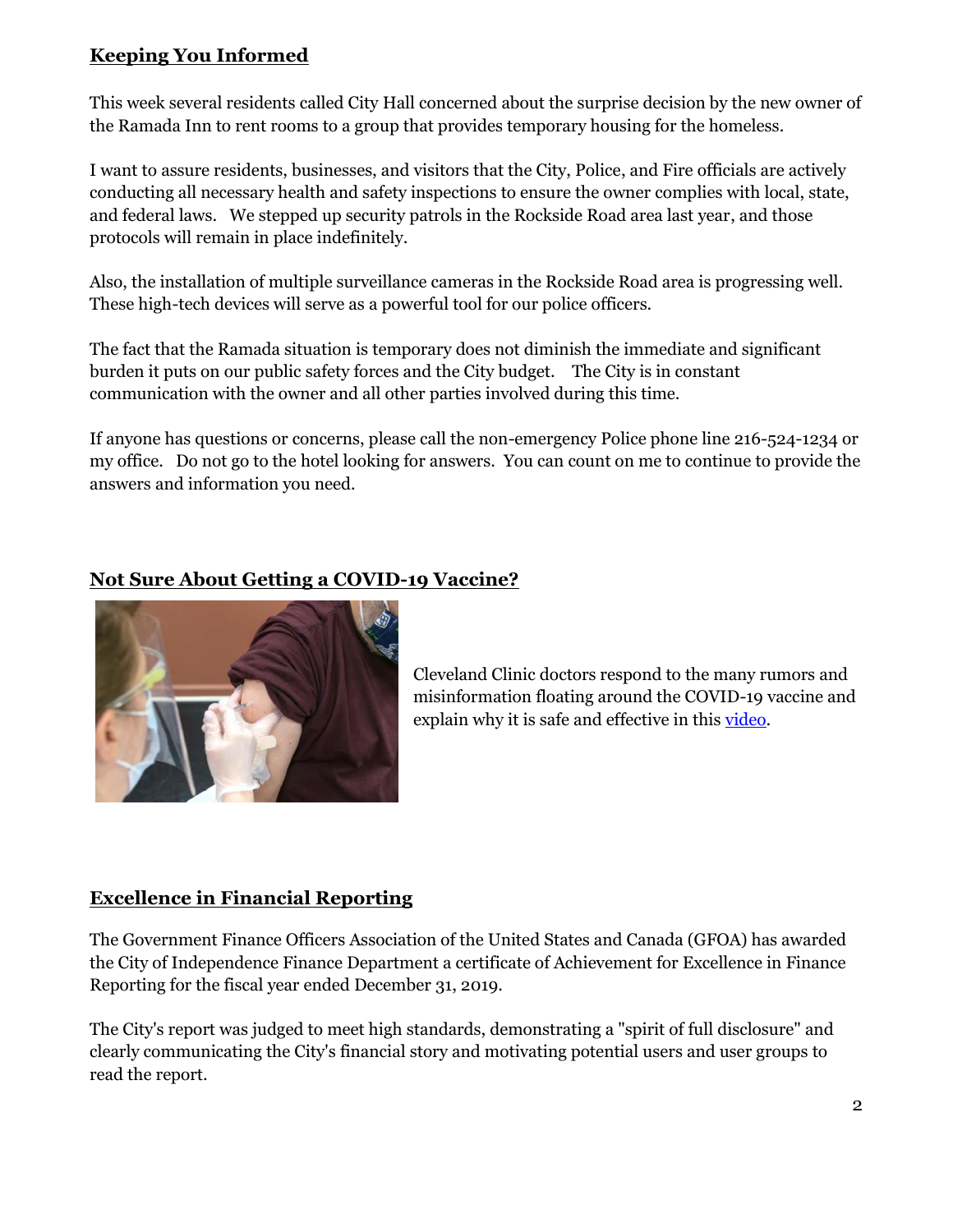

The award is the highest form of recognition in the area of governmental accounting and financial reporting. Congratulations, team!

**L-R: Molly Snow, Renee Krysiak, Finance Director Vern Blaze, Maggie Osysko, Dennis Zdolshek**

## **Download Finance Director Vern Blaze's Weekly Report for May 7, 2021** [here.](http://cms9.revize.com/revize/independenceoh/departments/finance/finance_report_-_weekly_.php#outer-480)

#### **55+ Picnic Lunch – RESERVATIONS REQUIRED**



The City will be hosting a *free burger lunch* for residents who are 55+ on **Friday, May 21, from Noon to 1 PM.** The event is compliments of the City Council, Finance Director Blaze, and my office.

Members of the Fire Department will once again be preparing burgers on the grill. Residents should drive up like usual to the Civic Center to get their meals to take home OR enjoy at the Annex

Pavilion behind the tennis courts or other outdoor areas on campus (socially distanced, of course.)

*RESERVATIONS ARE REQUIRED. The deadline is Friday, May 14. Please call 216-524- 7373 or sign up online a[t www.independenceohio.org](http://www.independenceohio.org/)*

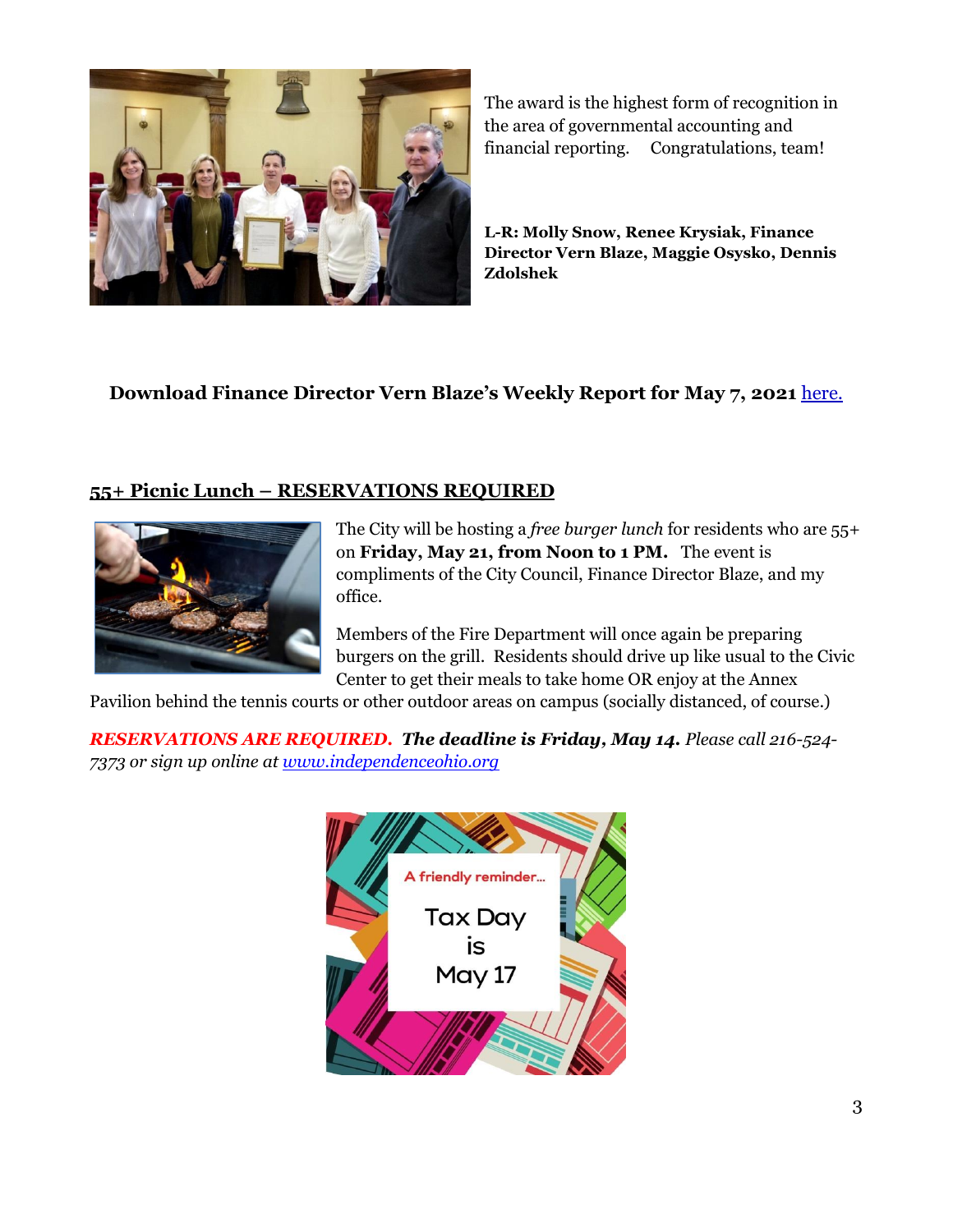## **Upcoming ODOT Project: NB I-77 Ramps at Rockside Road**

The City of Independence is proposing a project to improve the on- and off-ramps from Interstate 77 northbound to Rockside Road. The project will enhance the operation of eastbound Rockside Road by providing a dual-lane entrance ramp onto I-77 northbound/I-480 from eastbound Rockside Road.

The plan would repurpose the eastbound curb lane-- east of the southbound I-77 ramps--to become an entrance-only lane to I-77 northbound. The middle lane of eastbound Rockside Road will be an option lane with traffic to either enter the loop ramp to enter I-77 northbound or to continue east on Rockside Road. Widening of the ramp bridge will be necessary to accommodate these lanes.

In addition, the northbound exit ramp would be modified to increase the capacity of the exit ramp intersection with Rockside Road. It will require the reconstruction of the traffic signal at this intersection. Construction is scheduled to begin on June 1, 2022.

We welcome your questions and comments. Issues you may wish to comment on include, but are not limited to, the project's effect on residents, air quality, the local economy, floodplains, and historic or cultural resources. All comments must be received by June 3, 2021, to be considered in the project development.

Please be aware that it will not be possible to provide you with specific information regarding potential real estate acquisition at this stage in project development. Suppose right-of-way acquisition is necessary from your property. In that case, a representative working for the City of Independence will contact you directly at a later date to discuss the right-of-way needs, the acquisition process, and your rights under that process.

If you have any questions or comments, please contact City Engineer Donald J. Ramm, P.E., at [RammDo@IndependenceOhio.org](mailto:RammDo@IndependenceOhio.org) or 216.524.1374.

## **Community Shred Day**



A steady stream of residents dropped off bags and boxes of paper outside City Hall for Community Shred Day on May 1.

City staff was on-site to collect the paper from residents' vehicles and allow them to remain socially distanced. Everything was shredded on site for recycling.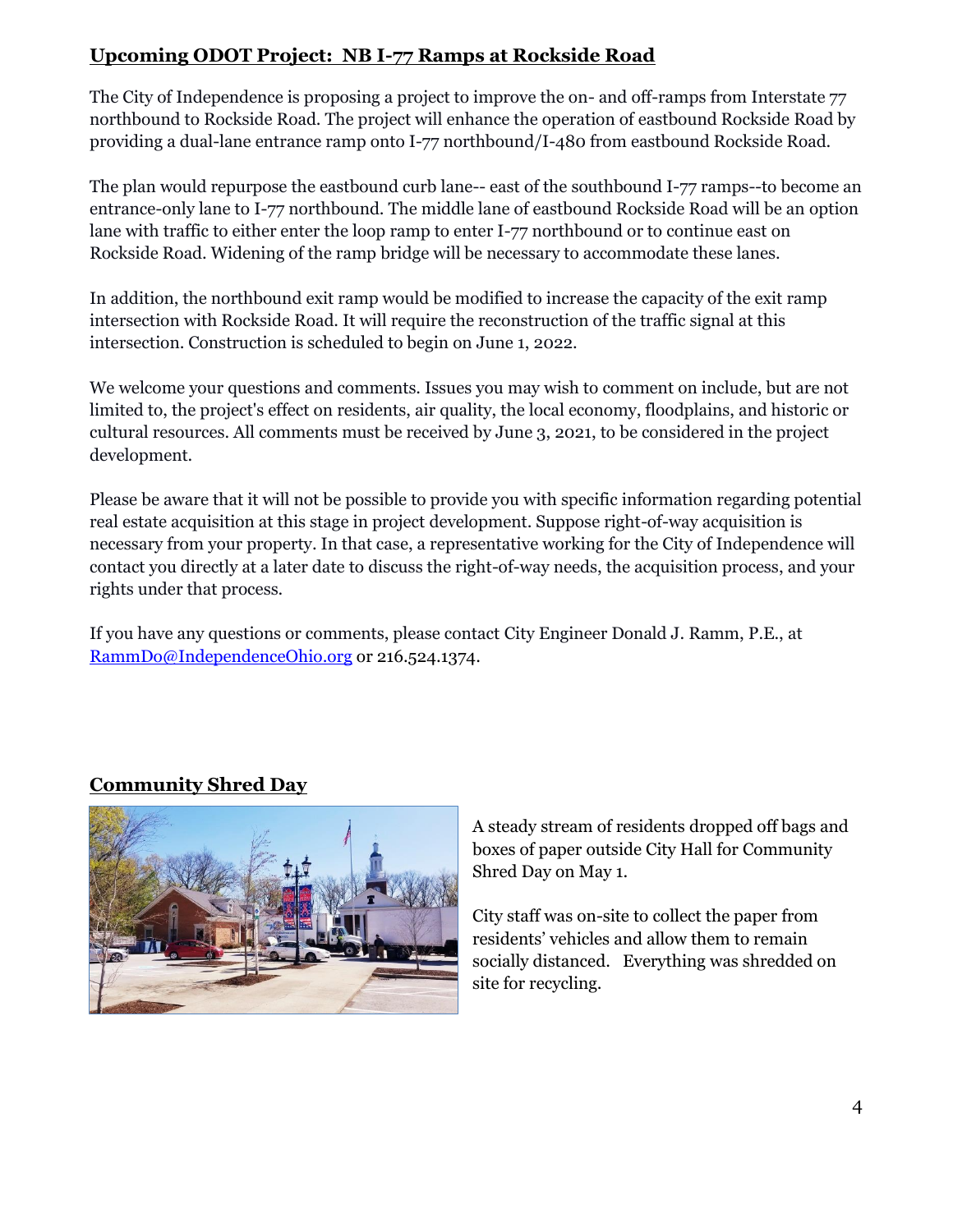## **Around Elmwood Park**

Tables were moved from inside **Kiwanis Pavilion** to the grassy area outside and the clean grills have been installed.

Three (3) new dual-sided grills were installed at Annex Pavilion this week and bench pads will be installed next week, weather permitting.

At the **Fieldhouse**, netting, rigging, and divider "A" were repaired this week.



## **School Holiday Special**



Twenty-five students learned about Cinco de Mayo at the April 30 School Holiday Program. The holiday marks the date in 1862 when the Mexican Army declared victory over France at the Battle of Puebla during the Franco-Mexican War, but over the years has become more of a cultural celebration.

The students also crafted "Worry Dolls," which according to tradition help alleviate children's worries and fears. Legend is that by telling the doll their worries and putting it under their pillow before they went to sleep, the child relinquishes their worries to the doll.

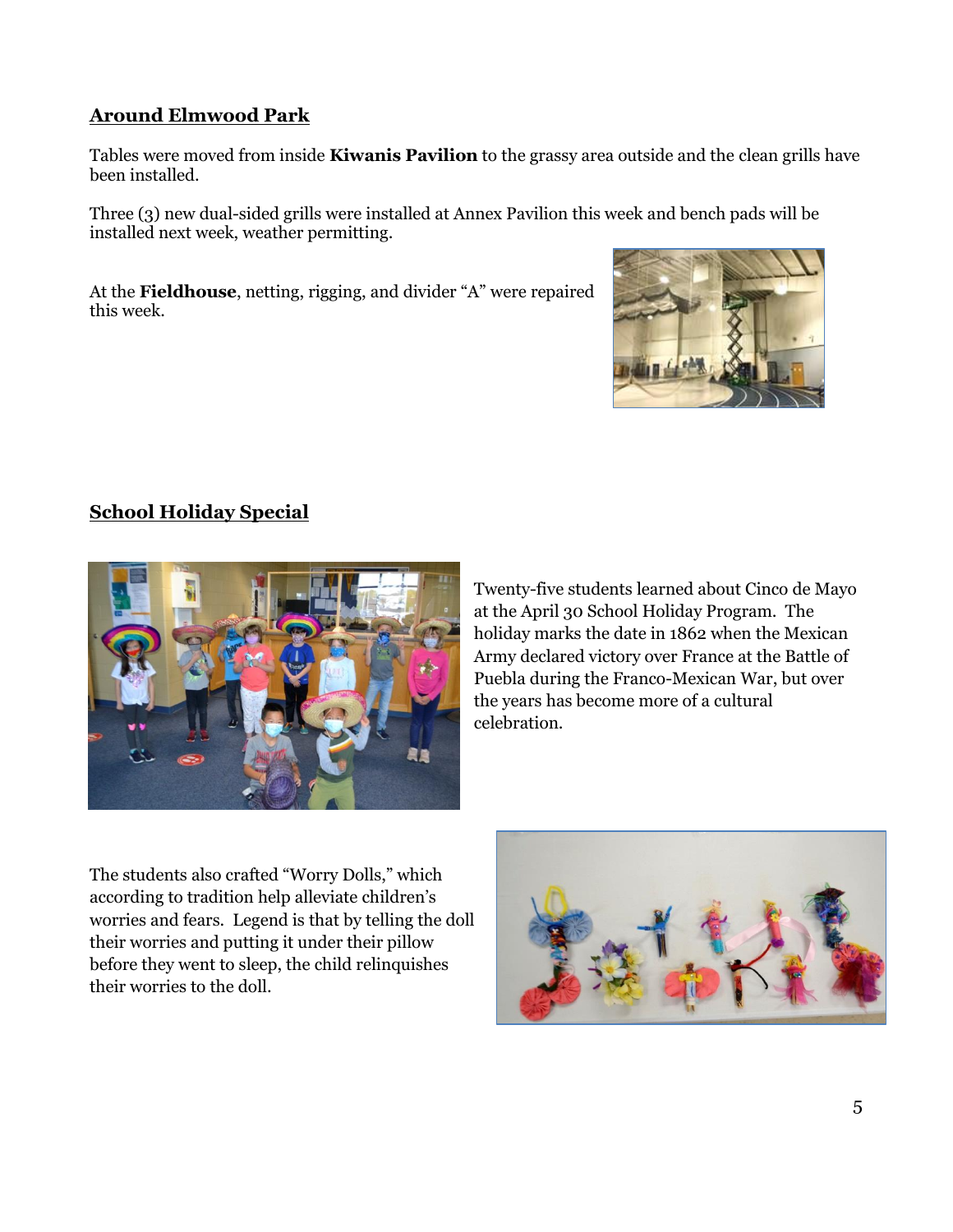## **CORRECTION: Hometown Hero Celebrates 101st Birthday!**

*There was an error in the April 30 Weekly Update story celebrating Independence resident John Fabich on his 101st birthday.* 

*Mr. Fabich has spelled his name the same way for his entire life. We know that since he's lived in the City for decades. Regrettably, due to a typing error, his name was misspelled last week. Below is the corrected story –you deserve it, Mr. Fabich.* 



It was my honor and privilege to wish John Fabich a Happy Birthday on Tuesday, April 27, when he turned 101!

A World War II veteran, Mr. Fabich enlisted in the Army Air Corps (now the Air Force) in 1942. Initially, he was stationed in South Carolina, where he built B-25 bombers. Five of the planes he worked on were part of the Tokyo Raid by the United States following the attack on Pearl Harbor.

Later, as a Crew Chief, Fabich served in North Africa, Sicily, Corsica, Rome, Germany, France, Belgium and Austria before coming home to Cleveland in 1947.

Soon after returning, he met his late wife Margaret "Marge" at a dance at St. Stanislaus Church. They were married for 69 years and raised three sons – Ron, Don, and Jerry.

When I asked Mr. Fabich how old he felt on his  $101<sup>st</sup>$  birthday, he said, "I feel good, like I'm 75!" God Bless you and your family, and best wishes for continued good health, Mr. Fabich.